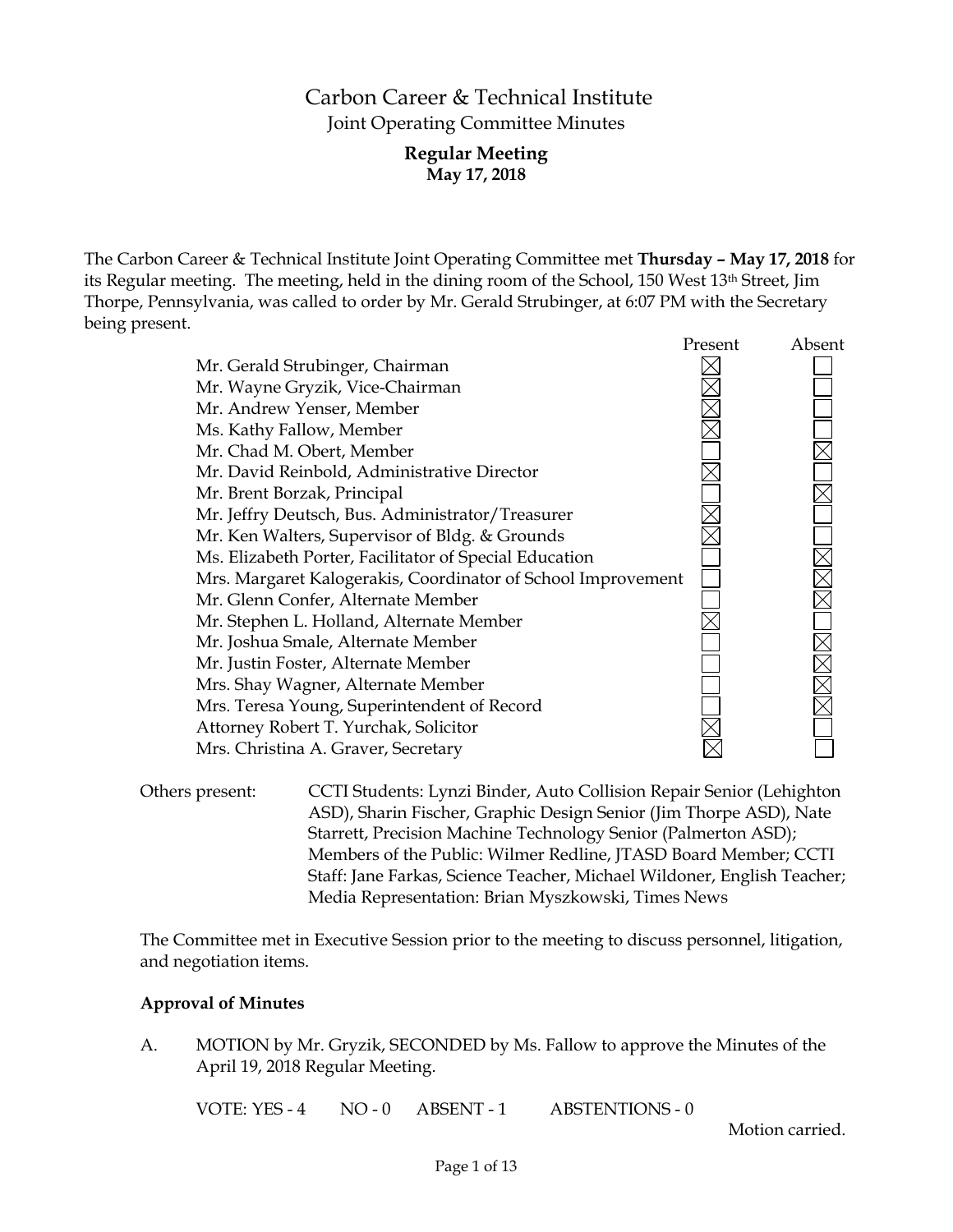## **Courtesy of the Floor to Visitors**

NONE

## **Approval of Treasurer's Report (April 2018)**

- A. MOTION by Mr. Gryzik, SECONDED by Ms. Fallow to approve the Treasurer's Report for April 2018 showing a final balance of \$7,969,772.62 in the General Fund, and \$66,898.33 in the Student Activities Account. (End. 2)
	- ROLL CALL VOTE:  $Y$ es No Absent Abstain Ms. Fallow - Palmerton Mr. Yenser - Lehighton Mr. Gryzik - Panther Valley Mr. Obert - Weatherly Mr. Strubinger – Jim Thorpe Motion carried.

### **Approval of Payment of Bills**

A. MOTION by Mr. Yenser, SECONDED by Ms. Fallow to approve Payment of Bills - General Fund and Other Accounts.

ROLL CALL VOTE:  $\gamma_{\text{es}}$  No Absent Abstain Ms. Fallow - Palmerton Mr. Yenser - Lehighton Mr. Gryzik - Panther Valley Mr. Obert - Weatherly Mr. Strubinger – Jim Thorpe Motion carried.

## **Administrative Reports**

- A. Director's Report Mr. Dave Reinbold, Administrative Director Mr. Reinbold called upon the following to share their individual report:
	- a. SkillsUSA Mr. Kevin Kuehner, Advisor
		- a. In the absence of Mr. Kuehner, Ms. Chris Graver, Assistant Advisor shared the following. 52 students traveled to the State competition in Hershey, Pa. Of those 52, 3 served as Delegates, 1 as an Observer, and 48 competed. Of the 48 that competed, 20 earned bronze medals for placing 3rd in their competition, 4 earned silver with  $2<sup>nd</sup>$  place wins, and 10 earned gold, earning 1<sup>st</sup> place recognition. Those 10 gold medal winners will now travel to Louisville, KY in June to compete at the National level. Ms. Graver then introduced Lynzi Binder, a senior Auto Collision Repair student from the Lehighton ASD who participated in the Automotive Computer Estimator & Total Loss Evaluator competition at the District level of SkillsUSA. Lynzi finished in 2nd place but shortly after her competition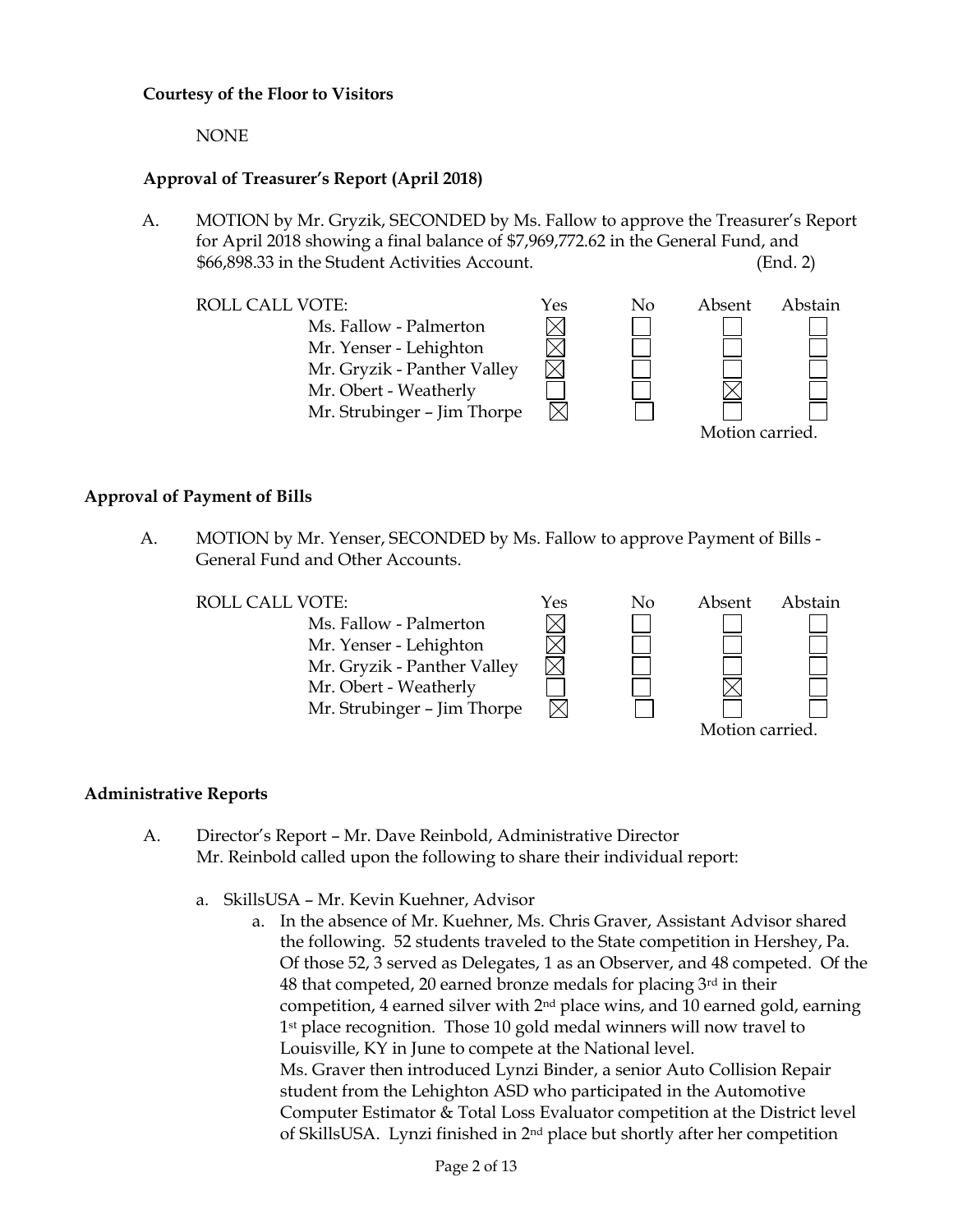was informed that the 1<sup>st</sup> place competitor would be unable to compete at the State level giving her an opportunity to compete. This time, at the State level, competing against 8 individuals, Lynzi finished 1st and has earned herself a spot at the national level of competition! Lynzi spoke briefly about being a non-traditional student at CCTI, and shared her enthusiasm and excitement over her win and upcoming competition. Good luck to Lynzi and our other national competitors!

Ms. Graver then introduced Nate Starrett, a senior Precision Machine Technology student from the Palmerton ASD. Ms. Graver shared the following event that took place at the State competition. During the awards ceremony, Mr. Kuehner was approached by the Chairperson of the Automated Manufacturing Technology competition. He explained that in all the years he'd been involved with SkillsUSA, he had never witnessed what he had that day during competition. Nate shared that while in the competition, he along with his two teammates Austin Buyce (senior Drafting Technology student, PVSD) and Justin Hiester (senior Precision Machine Technology student, LASD) noticed that another team was having trouble with their computer. The three CCTI students (having three computers) agreed to share one of their computers with the opposing team. Later they assisted that same opposing team with a software issue they were having and assisted them in printing out their blueprint. At the end of the competition day, the team that was in need of assistance finished in 1<sup>st</sup> place. Although Nate, Austin, and Justin did not leave the Hershey Lodge and Convention Center with medals hanging around their necks, they are truly gold medal winners in our eyes and showed what sportsmanship and honor is truly about. We are very proud of all of our competitors' accomplishments, their behavior, and their camaraderie and these three young men exemplify the true spirit of what our CCTI students take with them out in the public arena.

Ms. Graver thanked the CCTI students, staff, administration, and JOC on behalf of Mr. Kuehner, Mrs. Tammy Marshall, and Mrs. Maritza Reinbold (assistant advisors) for their support throughout the school year and their continued support as our 10 National competitors head off to Kentucky.

b. Student Representative(s) – Lynzi Binder (senior Auto Collision Repair student, LASD) and Sharin Fischer (senior Graphic Design student, JTASD) shared the following:

#### **Student Council**

As student council winds up this school year more and more ideas are flourishing for next year. The pull tabs will be collected and weighed May 25th. Presentation of their contribution to VALOR (a Veterans organization in Monroe County) should be within the next 2 weeks. We were invited to take a tour of their facility located in Effort. Members of VALOR thought it would be a good idea for students to see how their money is used. Student Council's donation of \$300 to Micah's Backpack program will be presented May 24th. This donation is to help support a student in the program. And the big news is the talent show which will be held on June 5<sup>th</sup>.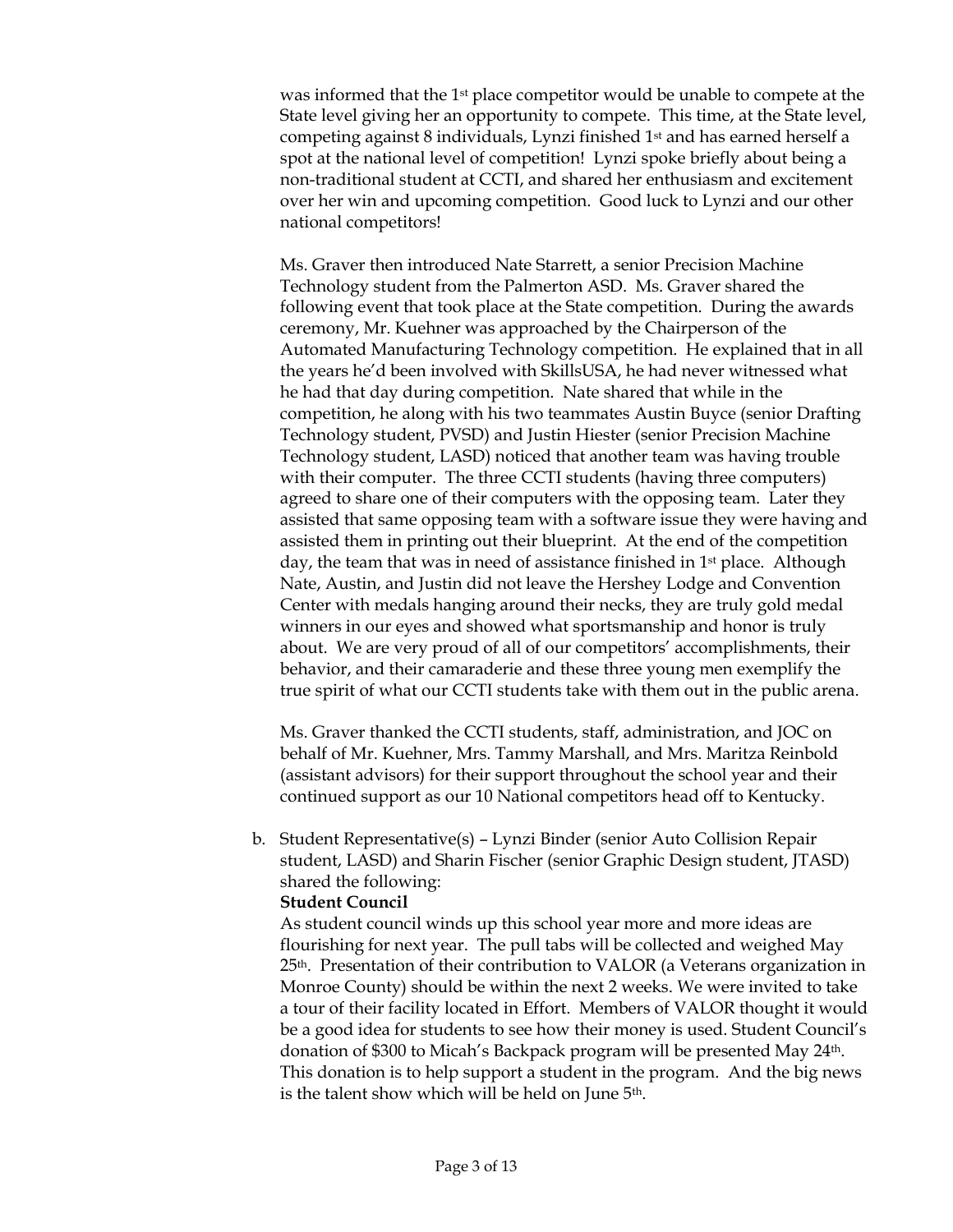## **Interact Rotary Club**

Just had their annual egg/scavenger hunt (after 2 delays). Fun was had by all who attended. Proceeds will be going to "Turn to Us," a local organization for residents of Carbon County to address a gap in support services. This donation will be for autism. Next week members will meet to discuss this year's events and start planning and recruiting for next year.

## **Senior Class**

The Senior Class is getting ready for the prom on May 18th at Hideaway Hills. Our class trip is to the Great Wolf Lodge and the outlets. Graduation is June 8th at 7:00 p.m. at the Jim Thorpe Area High School. We hope you can join us to celebrate.

## **DECA**

Skyler Graver (Junior, PASD), won second place at the state conference for the public relations campaign for her outstanding project. Skyler is a welding student and a non-traditional student at CCTI in addition to being an active DECA member. Skyler used her personal story as the foundation for her DECA project and our school wide initiative to encourage students to explore non-traditional careers and technical programs at CCTI. Skyler and six other female students are currently considered non-traditional and are active DECA members. Skyler's campaign and initiative had positive results with an increase in students applying for non-traditional programs for the next school year. Skyler placed in the top 20 of her event at the International Conference. She is the first CCTI student to be a finalist in a marketing research event. Skyler competed with 180 groups from across the United States, Canada, Guam, Germany, Japan, China and several other countries. We are very proud of her achievement!

Rebekah Lorah (Sophomore, PASD), Alyssa Halada (Junior, PASD), and Alissa German (Senior, PVSD) represented CCTI in the Leadership Development Academy. They were among 500 students from various states and countries. They worked in small groups to address communication skills, networking, chapter management strategies, and ways to promote DECA and the many opportunities it offers to high school students. They earned these positions in this prestigious academy by winning the "Thrive Award". CCTI was one of two chapters in the state of PA to earn this award. The Thrive award consisted of three chapter campaigns that were completed by December of 2017 for review by National DECA. Global Entrepreneurship, Community Service, Chapter Promotional campaign all required various activities and events that had to be hosted and documented by the chapter officers and submitted for review. CCTI has successfully earned this award for the past 10 years. This group also placed 1<sup>st</sup> in the chapter awards project event at the state conference.

Through the community service project, CCTI students earned 1,364 hours of community service in addition to the amazing amount that was raised. This project also allowed us to showcase the talents of our technical areas at CCTI. Congratulations to all of our DECA members who have achieved great success this year.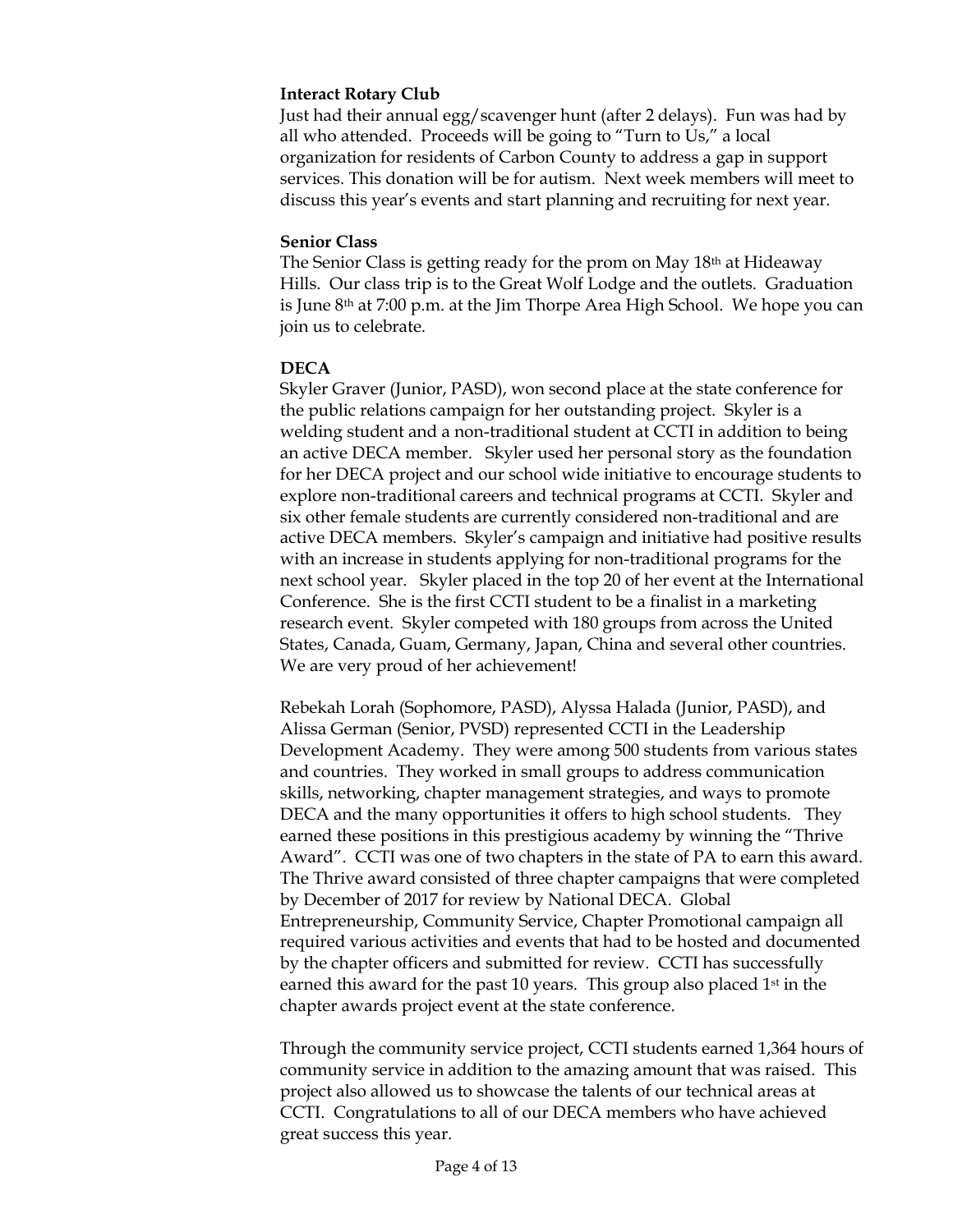## **SADD**

SADD had Grim Reaper Day on May 11, 2018 (to bring attention to driving distracted or under the influence).

Medivac came to CCTI on May 15<sup>th</sup>. They landed in the upper field and the students had an opportunity to view the inside and outside of the helicopter.

May 24<sup>th</sup> - Jeans for Troops Day - \$5 for teachers to dress down for the day (all money raised goes to the GI Go Fund).

- b. Mrs. Jane Farkas, Science Teacher LCCC Chemistry Entrance Exam
	- a. Mrs. Farkas introduced herself as a teacher at CCTI from 2006, teaching Environmental Science, Chemistry I, and Chemistry II – an advanced course. Four years ago she partnered with Lehigh Carbon Community College (LCCC) through Rachel Strucko to provide CCTI students the LCCC Chemistry Entrance exam as a way to measure the curriculum and preparedness of the students completing the class. The exam consists of 20 math questions and 40 chemistry questions. It was agreed that a numeric grade would not be shared but merely a "pass" or "fail" indicator. Out of the 44 students who have taken the exam thus far, 15 have passed. This year 50% of her students (4 of 8) passed the exam. Those who take and pass the exam and continue their schooling through LCCC do not need to retake the exam nor do they need remediation. This is confirming that the course materials provided by CCTI are allowing these students to be successful when continuing their education. The entrance exam provided by LCCC is free to the student and is administered at CCTI.
- B. Building and Grounds Report Mr. Ken Walters, Supervisor of Buildings and Grounds a. Nothing new to report at this time.
- C. Business Administrator's Report Mr. Jeffry P. Deutsch, Business Administrator a. Nothing new to report at this time.

## **Items of Business**

## *Personnel*

MOTION by Mr. Yenser, SECONDED by Ms. Fallow that the following motions be approved:

## **Occupational Advisory Committee Members Approved**

A. to approve the Occupational Advisory Committee members, as presented.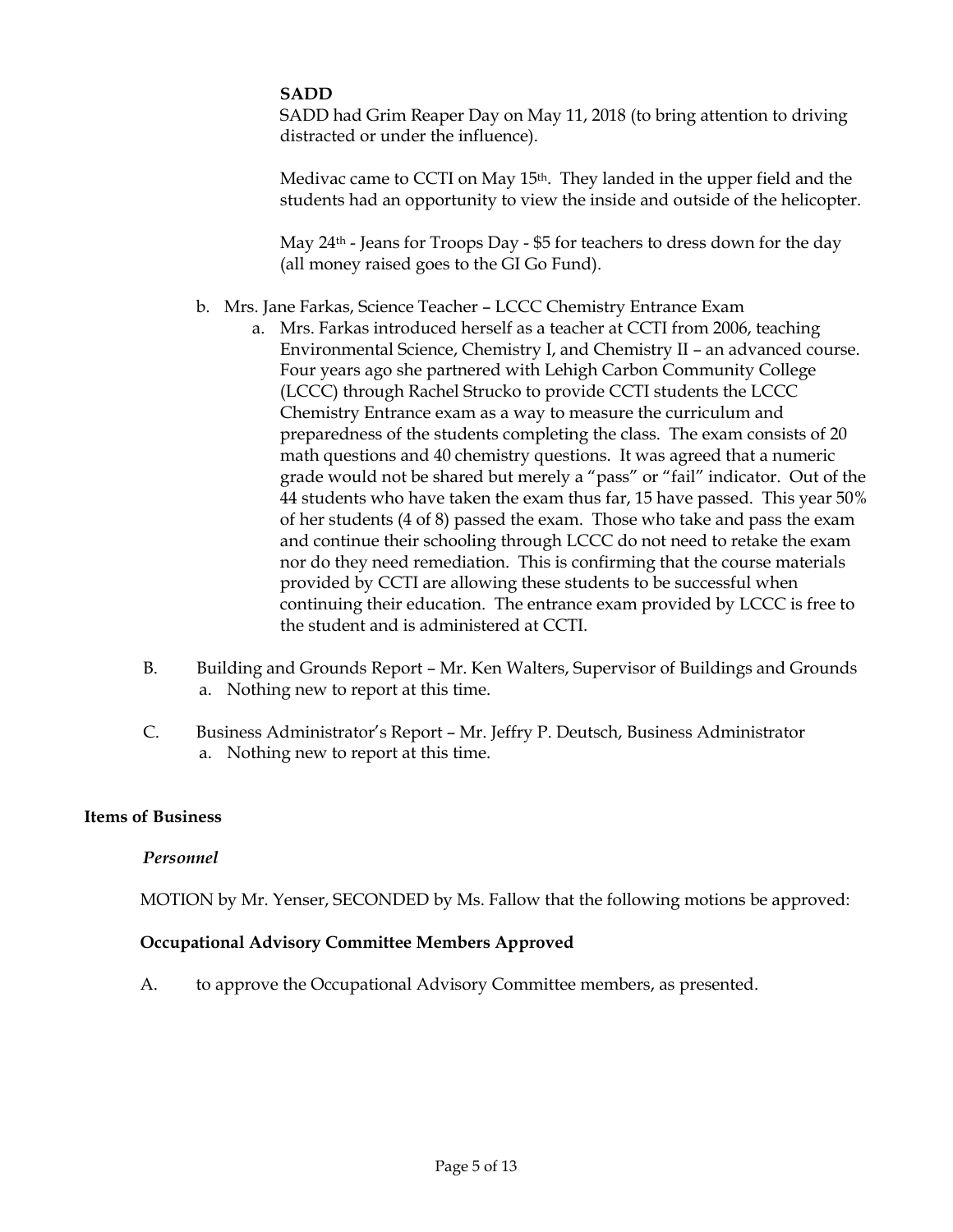## **Teacher Mentors Appointed**

B. that the following Teacher Mentors be appointed (as needed) for the 2018-2019 school year at the established stipend of \$750.00:

> Michael Baumgardt – Academic Teacher Michele Dominic – Technical Instructor

### **Homebound Instructor Hourly Rate Approved**

C. to approve the hourly rate for Homebound Instructor for the 2018-2019 school year on an as-needed basis at \$30.00.

### **Additional Days Approved – Cooperative Education Coordinator**

- D. that Stephanie Barto, Part-time Cooperative Education Coordinator, be employed for a period of ten (10) days, during the summer 2018, at her per diem rate.
	- Note: Mrs. Barto will supervise a number of secondary and other students at cooperative education placements, as well as develop additional placements for our students within and outside Carbon County.

### **Additional Days Approved – Guidance Counselor**

- E. that Eugene Colosimo, Guidance Counselor, be employed for a maximum of eighteen (18) days, during the summer 2018, at his per diem rate.
	- Note: Mr. Colosimo will assist with the coordination of summer student enrollments from the five districts, class scheduling, parent/student conferences, communicating with key personnel in the five sending districts, and other duties as assigned by the Principal and the Administrative Director.

#### **Additional Days Approved – Culinary Arts Staff**

F. that the following individuals be approved two (2) additional work days, prior to August 22, 2018 at the individual's per diem rate:

> Anthony (A.J.) Burke, Culinary Arts Instructor Ashleigh Papay, Culinary Arts Instructional Aide Michele Troutman, Culinary Arts Instructional Aide

Note: This time will be devoted to preparing for cafeteria production services for the new school year.

 $\boxtimes$ 

Ms. Fallow - Palmerton Mr. Yenser - Lehighton Mr. Gryzik - Panther Valley Mr. Obert - Weatherly Mr. Strubinger – Jim Thorpe



Motions carried.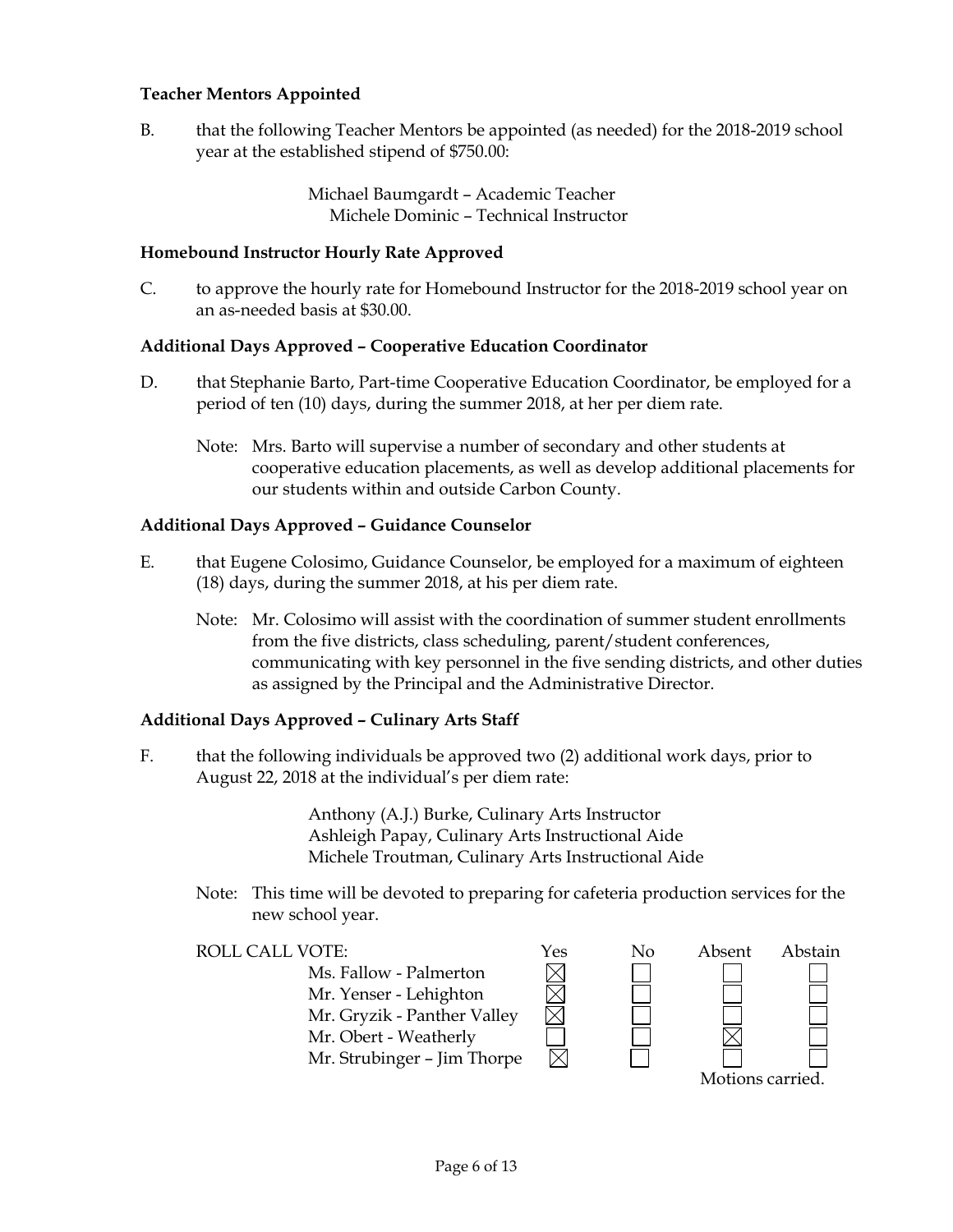## **Building Substitute Approved**

G. MOTION by Mr. Gryzik, SECONDED by Mr. Yenser to approve Phillip Strubinger as the Building Substitute effective August 22, 2018 through the close of the 2018-2019 school year at the approved daily rate.

| <b>ROLL CALL VOTE:</b>      |  | No | Absent          | Abstain |
|-----------------------------|--|----|-----------------|---------|
| Ms. Fallow - Palmerton      |  |    |                 |         |
| Mr. Yenser - Lehighton      |  |    |                 |         |
| Mr. Gryzik - Panther Valley |  |    |                 |         |
| Mr. Obert - Weatherly       |  |    |                 |         |
| Mr. Strubinger - Jim Thorpe |  |    |                 |         |
|                             |  |    | Motion carried. |         |

MOTION by Mr. Gryzik, SECONDED by Ms. Fallow that the following motions be approved:

## **Substitute Custodian/Maintenance/Groundskeeper/Cleaner Personnel Approved**

H. that the following substitute Custodian/ Maintenance/Groundskeeper/Cleaner Personnel be approved, effective May 18, 2018 through June 2019:

| Stephen Brili         | Walter O'Donnell   |
|-----------------------|--------------------|
| James DeLotto         | Frank Olmstead     |
| Frank DeMatto         | Ashleigh Papay     |
| <b>Autumn Frey</b>    | Robert Pathroff    |
| Christopher Gallagher | John Rogers        |
| Jeffrey Hazelton      | Elizabeth Schlecht |
| Michele Marouchoc     | Eric Schlecht      |
| <b>Tammy Marshall</b> | Douglas Witt       |
| Donald McGorry        |                    |

## **Substitute Van/Bus Driver Hourly Rate Approved**

I. to approve the hourly rate for substitute van/bus driver of \$20.00 through June 2019.

#### **Substitute Van/Bus Drivers Approved**

J. that the following individuals be contracted as a substitute van/bus driver at the approved rate through June 2019:

> Katherine Holton Lynn Jo Kester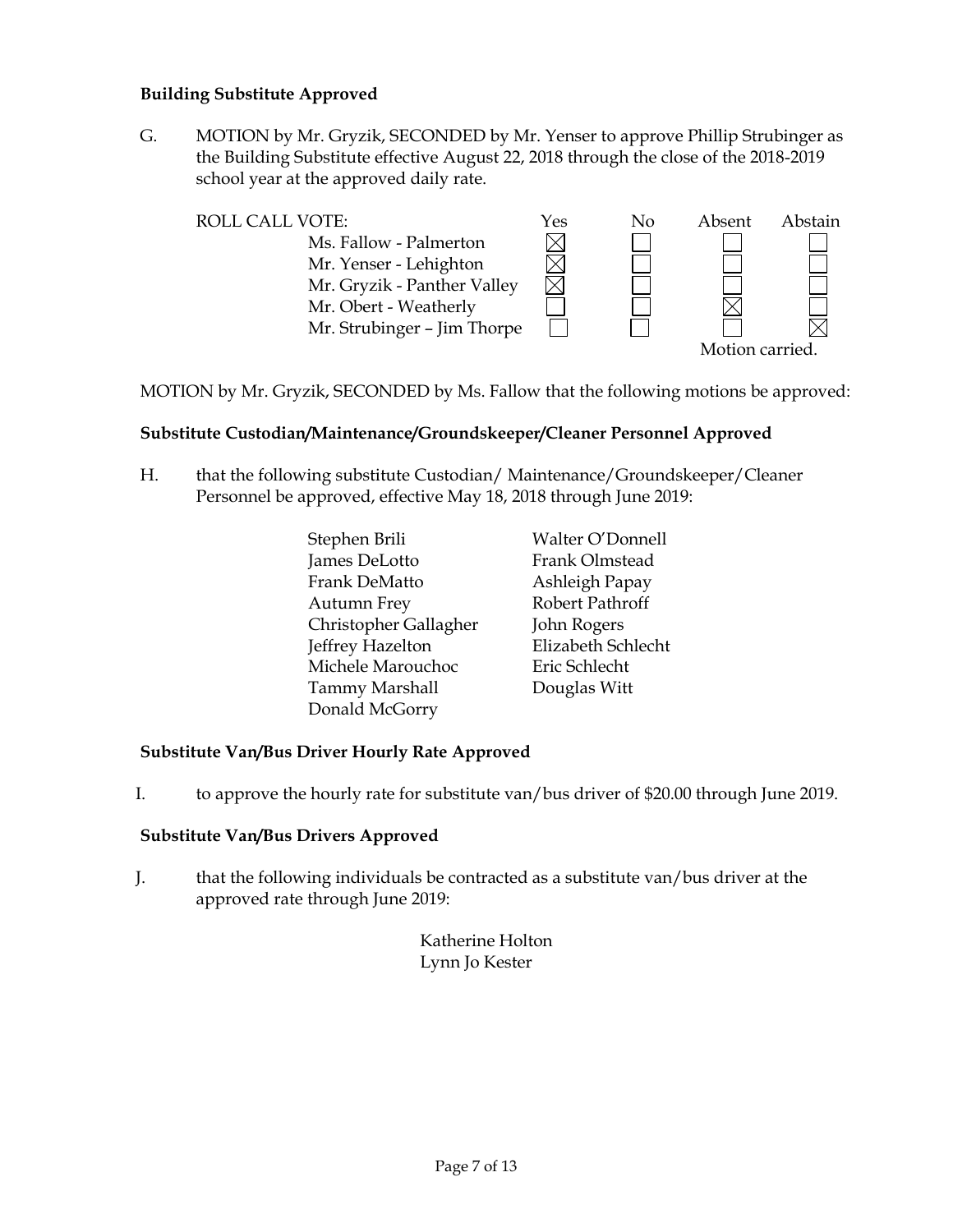## **Substitute S.H.I.N.E. Van/Bus Drivers Approved**

K. that the following individuals be approved as substitute S.H.I.N.E. van/bus drivers at a rate of \$30 per run through June 2019:

> Joseph Gorski Katherine Holton Lynn Jo Kester Taryn Stewart\*

Note: \*Pending all mandated clearances.

### **Letter of Resignation Accepted**

L. to accept the letter of resignation received from Michele Marouchoc, Part-Time Custodian/Maintenance/Groundskeeper/Cleaner Personnel effective April 25, 2018.

### **Suspension Approved**

M. to suspend without pay employee #11546 for unprofessional actions for three (3) days on a dates to be determined by CCTI Administration.

| VOTE: YES - 4 | $NO - 0$ $ABSENT - 1$ | <b>ABSTENTIONS - 0</b> |  |
|---------------|-----------------------|------------------------|--|
|               |                       |                        |  |

Motions carried.

#### *Education*

MOTION by Ms. Fallow, SECONDED by Mr. Yenser that the following motions be approved:

#### **Homebound Instruction Approved**

A. that homebound instruction be approved for student #10926 for 5 hours per week beginning April 18, 2018 through May 10, 2018.

#### **Use of Instructional Area(s) Approved**

B. to grant permission to the CLIU  $#21$  for use of a designated instructional area(s) to operate Life Skills Support Classes at the CCTI facility for the 2018-2019 school year.

#### **Occupational Advisory Committee Minutes Approved**

C. to approve the Occupational Advisory Committee minutes, as presented.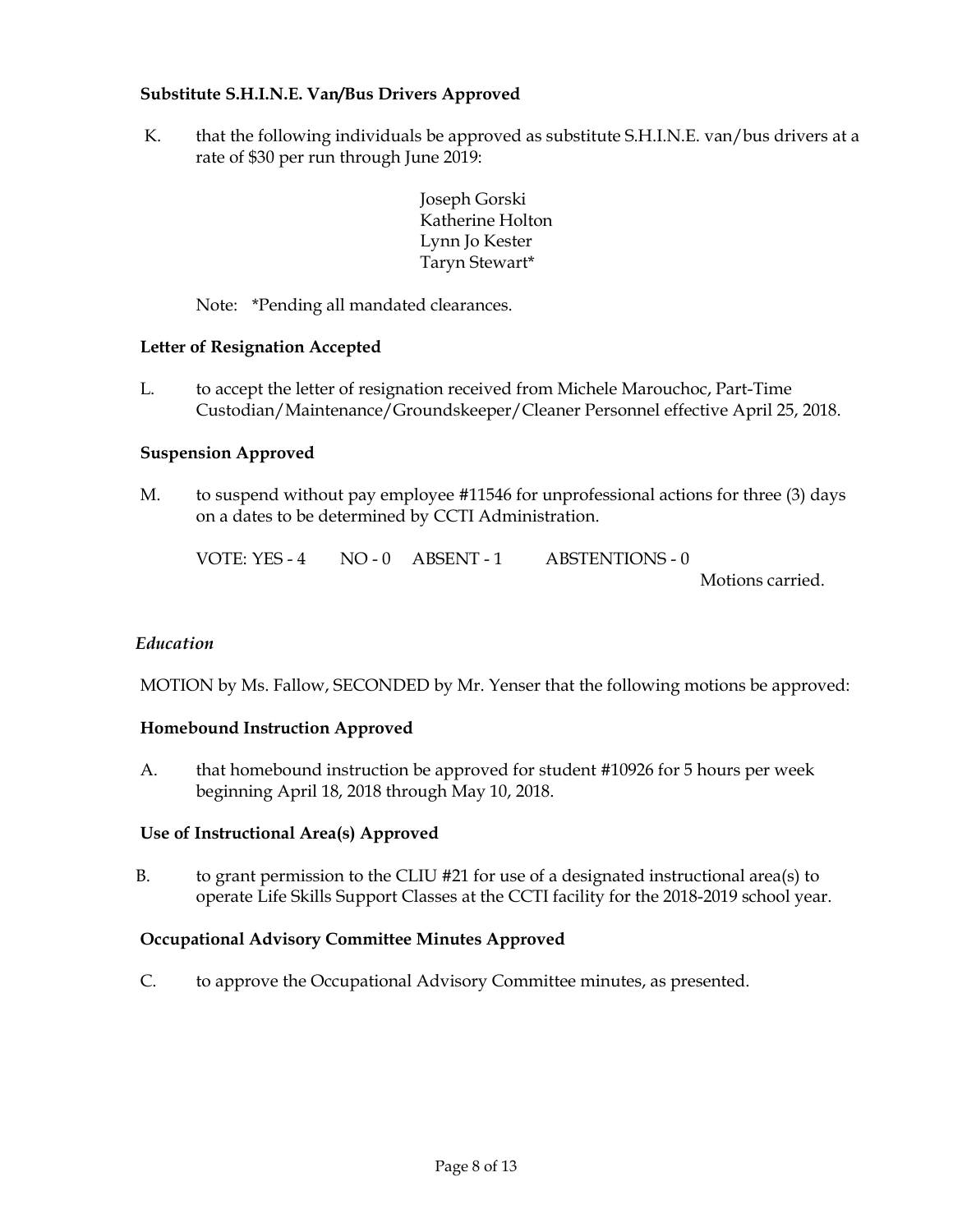## **Reasonable Assurance Notification Approved**

D. to grant permission to notify CCTI employees, who do not work through or do not receive pay for the summer months, that there is a "reasonable assurance" their position will be available to them again when school re-opens in August 2018.

## **National Leadership and Skills Conference Attendance Approved**

E. that ten (10) students attend the 54th annual National Leadership and Skills Conference (competition) June 25–29, 2018 in Louisville, KY chaperoned by Mr. Kevin Kuehner, SkillsUSA Major Advisor, Mrs. Maritza Reinbold, SkillsUSA Assistant Advisor, and Mr. David Reinbold, Administrative Director at a cost of \$16,499.00 to cover the cost of registration, transportation, and lodging.

ROLL CALL VOTE:<br>
Ms. Fallow - Palmerton<br>
Mr. Yenser - Lehighton<br>  $\boxtimes$ Ms. Fallow - Palmerton Mr. Yenser - Lehighton Mr. Gryzik - Panther Valley Mr. Obert - Weatherly Mr. Strubinger – Jim Thorpe Motions carried.

## *Budget & Finance*

MOTION by Mr. Gryzik, SECONDED by Ms. Fallow that the following motions be approved:

## **Resolution Receipt Acknowledged**

A. to acknowledge receipt of the Resolution pertinent to the 2018-2019 Proposed Operating Budget for the Carbon Career & Technical Institute calling for receipts and expenditures in the amount of \$8,330,745 as follows:

> **Jim Thorpe Area School District** Yes – 7, No - 0, Absent – 1, Abstentions – 1 – **Approved Lehighton Area School District** Yes – 9, No - 0, Absent – 0, Abstentions – 0 – **Approved Palmerton Area School District** Yes – 8, No - 0, Absent – 1, Abstentions – 0 – **Approved Panther Valley School District** Yes – 8, No - 0, Absent – 1, Abstentions – 0 – **Approved Weatherly Area School District** Yes – 8, No - 1, Absent – 0, Abstentions – 0 – **Approved**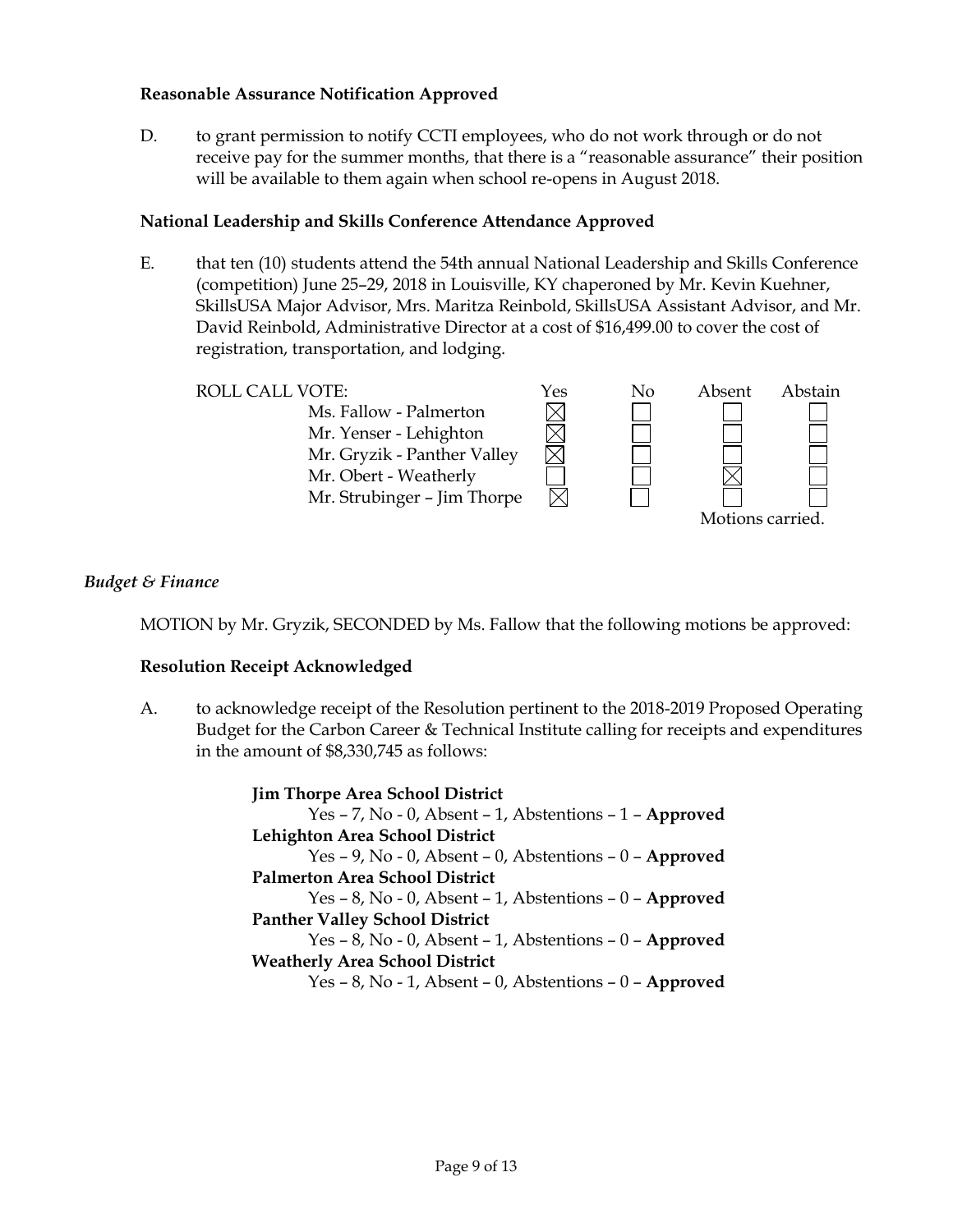## **Depositories Approved**

B. to approve the following depositories for Carbon Career & Technical Institute funds as indicated below for the 2018-2019 Fiscal Year:

Mauch Chunk Trust Company

General Fund Account, Activities Fund Account, Payroll Account PLGIT (Pennsylvania Local Government Investment Trust)

House Building Renovation Account, Capital Projects Account, Scholarship Trust Fund, General Fund, CCTI Foundation Account, CCTI Building Renovation/Expansion fund)

INVEST (PA Treasurer Program for Local Governments) General Fund Jim Thorpe National Bank General Fund

## **Cooperative Arrangements for Purchasing Participation Approved**

C. to grant permission to participate in cooperative arrangements for purchasing supplies and computer equipment for the 2018-2019 fiscal year through the following:

> Carbon Lehigh IU #21 Central Susquehanna IU #16

## **National School Lunch Program and U.S.D.A. Commodities Program Participation Approved**

D. to grant permission to participate in the National School Lunch Program and the U.S.D.A. Commodities Program for the 2018-2019 school year.

## **Flexible Plan Benefits Amendment Approved**

- E. to amend the Section 125 Flexible Plan Benefits Plan, effective July 1, 2018 to continue the Medical Plan Cash Opt-Out Election of \$300.00 per month (waive Family Medical Plan) and \$200.00 per month (waive Non-Single Medical Plan).
	- Note: This arrangement has successfully decreased health care expenses in recent years. Buyout amount is the same as 2017-2018.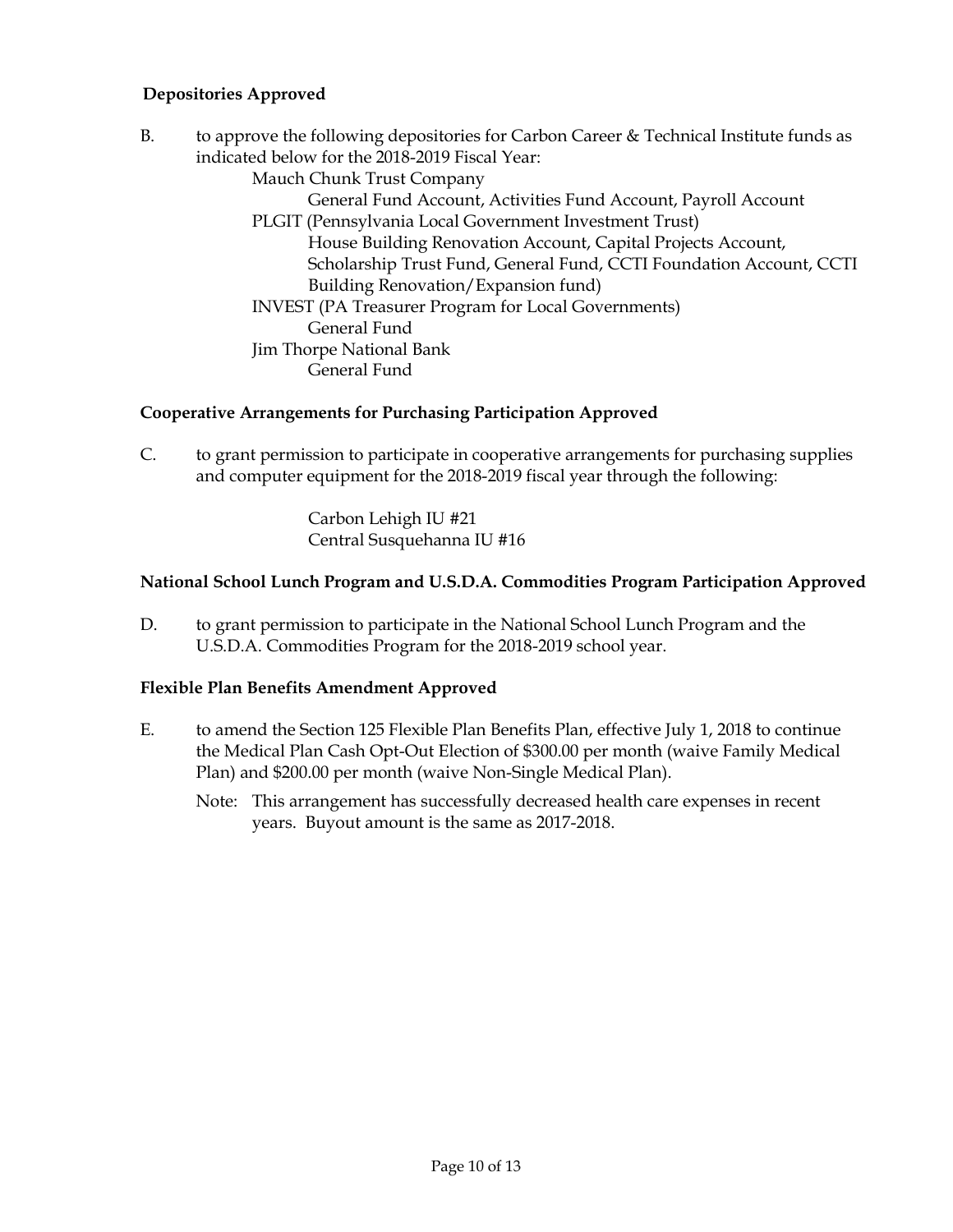## **Auditor Appointed**

F. to appoint Kirk, Summa & Company (East Stroudsburg, PA) as Auditor for the Carbon Career & Technical Institute Joint Operating Committee for the 2018-2019 fiscal year, effective July 1, 2018, at an annual fee of \$17,500.

Note: The audit covers CCTI, as well as the school foundation and authority.



## *Buildings & Grounds*

NONE

## *Administrative*

MOTION by Ms. Fallow, SECONDED by Mr. Yenser that the following motions be approved:

## **Substitute Rates Established**

A. to establish the following substitute rates for the 2018-2019 school year:

| 1. | Teacher (Category A per diem)   |               |  |  |  |
|----|---------------------------------|---------------|--|--|--|
|    | Day 1 through Day 15            | \$95 per day  |  |  |  |
|    | Day 16+ Cumulative              | \$100 per day |  |  |  |
| 2. | Teacher (Category B short-term) |               |  |  |  |
|    | 16-89 Consecutive Days          | \$160 per day |  |  |  |
| 3. | Teacher Aide                    |               |  |  |  |
|    | Day 1 through Day 15            | \$95 per day  |  |  |  |
|    | Day 16+ Cumulative              | \$100 per day |  |  |  |
|    | Secretary                       | \$100 per day |  |  |  |

## **Substitute Custodian/Maintenance/Groundskeeper/Cleaner Personnel Hourly Rate Established**

B. to establish the hourly rate of \$12.00 for the 2018-2019 school year for SUBSTITUTE Custodian/Maintenance/ Groundskeeper/ Cleaner Personnel.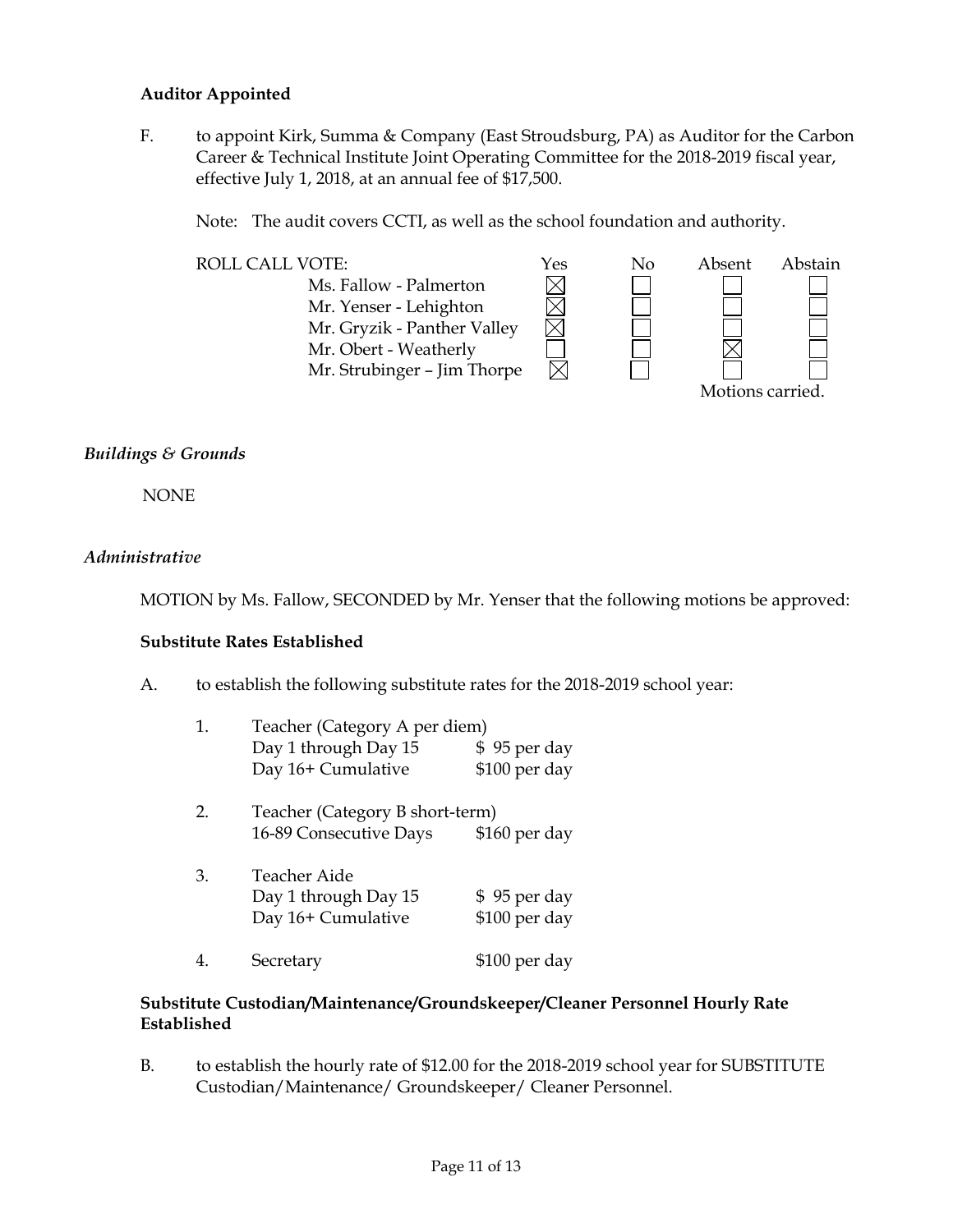## **Revised 2018-2019 CCTI Student/Teacher Calendar Approved**

- C. to approve the revised 2018-2019 CCTI Student/Teacher calendar, as presented.
	- Note: The revision reflects a change in the date of the Teacher In-Service Day/9<sup>th</sup> Grade Tours from November 15, 2018 to November 8, 2018 and a change in Instructional Aide attendance from June 5th to April 30th.

#### **CCTI 2018-2019 Student & Parent Handbook Approved**

- D. to approve the CCTI 2018-2019 Student & Parent Handbook, as presented.
	- Note: The handbook was distributed to the CCTI Joint Operating Committee members via e-mail May 10, 2018 for perusal.

### **ALICE Active Shooter Response Training Approved**

- E. to approve ALICE (Alert, Lockdown, Inform, Counter, Evacuate) Active Shooter Response training for CCTI staff for the 2018-2019 school year.
	- Note: The training will be conducted by Mr. Frank DeMatto, CCTI School Resource Officer/Certified ALICE Training Instructor.

### **Conference Attendance Approved**

F. that Dennis Starry, Auto Collision Repair Instructor attend Ohio Technical College's (OTC) Instructor Seminar June 25-27, 2018 in Cleveland, Ohio at a cost of \$300 each to cover the cost of registration and lodging.

## **Carbon-Monroe-Pike Drug & Alcohol Commission, Inc. Contract Approved**

G. to approve the contract with Carbon-Monroe-Pike Drug & Alcohol Commission, Inc., as presented.

ROLL CALL VOTE:<br>
Ms. Fallow - Palmerton<br>
Mr. Yenser - Lehighton<br>
Mr. Gryzik - Panther Valley Ms. Fallow - Palmerton Mr. Yenser - Lehighton Mr. Gryzik - Panther Valley Mr. Obert - Weatherly Mr. Strubinger – Jim Thorpe



Motions carried.